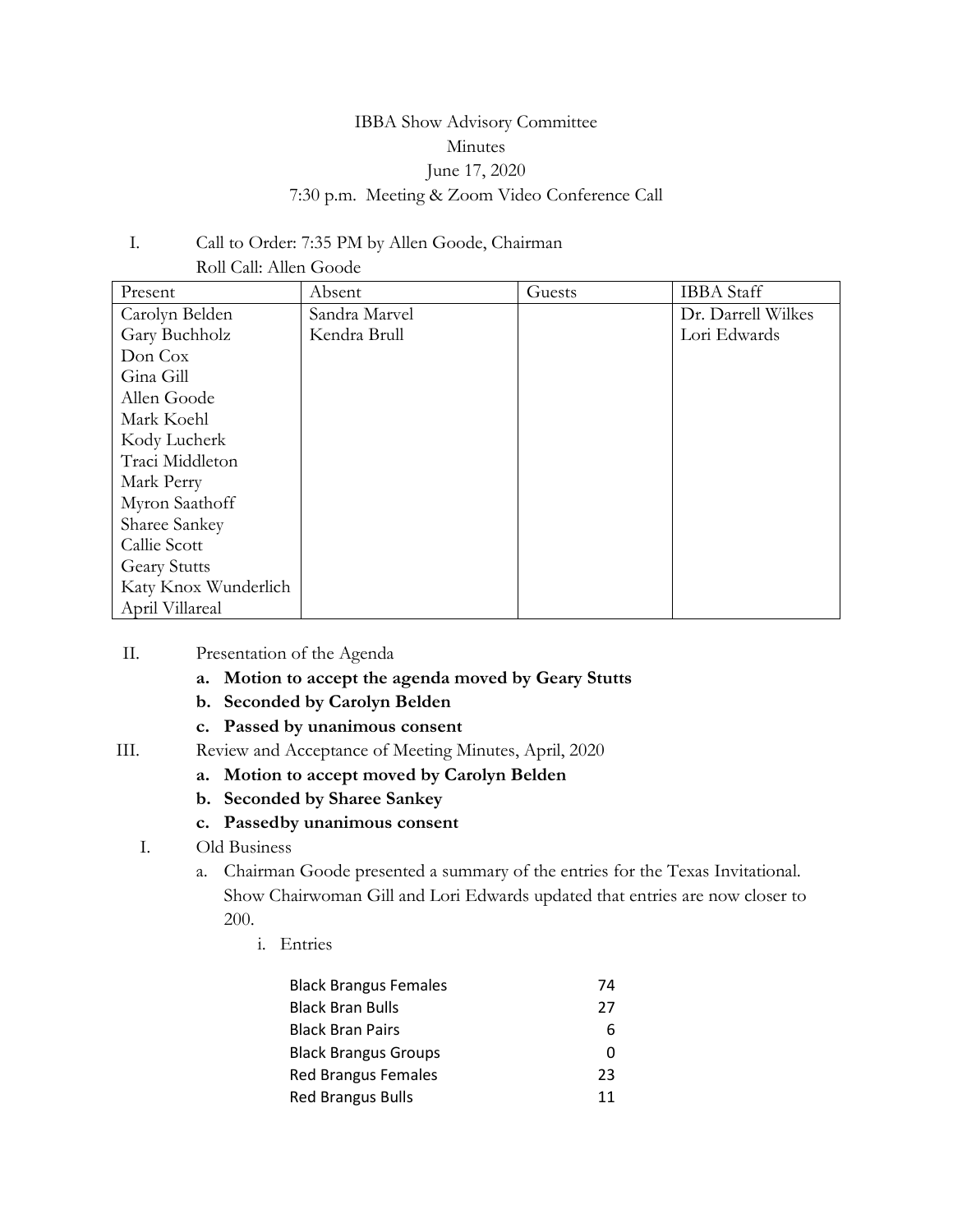| <b>Red Brangus Pairs</b> |   |
|--------------------------|---|
| <b>Red Brangus</b>       |   |
| Groups                   | 3 |
| <b>Ultra Females</b>     | 3 |
| Ultra Bulls              | 1 |
| Ultra Pairs              |   |
|                          |   |

- ii. Chairman Goode thanked the Texas Invitational committee for their fundraising efforts – Gina Gill, Mark Perry and Mark Koehl. Sponsorships – So far sponsorships total of \$8,850 and include the following at the designated sponsorship levels
	- Supreme: TransOva Genetics
	- Marshall
		- Mid Continent Livestock Supplements (\$1,500 in product)
		- Douget Diamond D Ranch
		- GKB Cattle Co.
		- MP Brangus
		- Williams Ranch
		- L Ray Ranch
	- Sheriff
		- Simplot
	- Deputy
		- Indian Hills Brangus
- iii. Exhibitor Social: Chairman Goode and Gill presented that the Texas Invitational Exhibitor Social will be held in conjunction with the Divas in Red pre-sale social. Each organization will share the costs of the event. The Brazos Expo requires a licensed bar service to be hired as well as security guards. Food and snow cones will also be served.
	- Check In Chairman Goode asked that all committee members in attendance be available to assist with check in and running of the show
- iv. Brangus Futurity: Lori Edwards reported that Futurity entries are at 246 thus far. The breakdown of entries is:

| <b>Black Brangus Females</b> | 114 |
|------------------------------|-----|
| <b>BB Bulls</b>              | 46  |
| <b>BB Pairs</b>              | 12  |
| <b>Red Females</b>           | 31  |
| <b>Red Bulls</b>             | 14  |
| <b>Red Pairs</b>             | 5   |
| <b>Red Groups</b>            | ર   |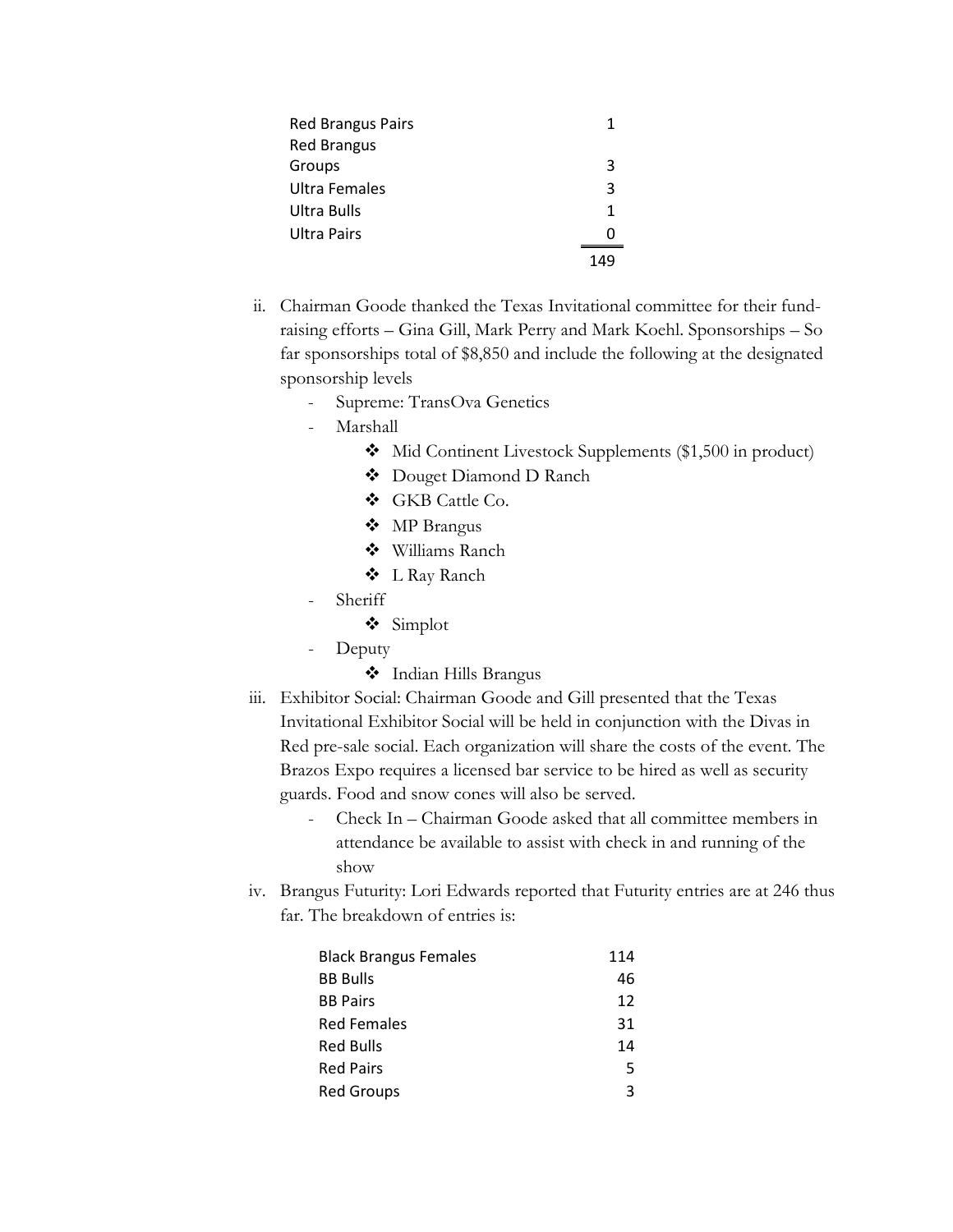| Ultra Females | 17  |
|---------------|-----|
| Ultra Bulls   | २   |
| Ultra Pairs   |     |
|               | 246 |

- Ethics Committee was appointed to be Carolyn Belden, Myron Saathoff and Callie Scott. Chairman Goode asked that all committee members assist with check in.
- v. Exhibitor Social. Goode reported that we will still have an exhibitors social and asked Katy Knox Wunderlich to explore options.
	- Friday afternoon after the Supreme selection

## II. New Business

- a. Show Format Adaptations due to Covid Considerations
	- Chairman Goode presented the guidelines that the IJBBA is adopting and stated that the IBBA will adopt them also for the Texas Invitational and Brangus Futurity. These will include:
		- Make up area, Exhibitor and Handlers only
		- $\bullet$  6' spacing in line up
		- $\bullet$  No congregating along the side of the ring
		- ◆ Additional space between stall assignments
	- ii. Fit or not fit: Goode opened a discussion of whether to fit or not to fit at the Texas Invitational. Both junior organizations, IJBBA and TJBBA have decided not to fit.
		- Discussion was held considering both sides. The primary points were:
			- $\bullet$  Not to fit not possible to socially distance while fitting
			- $\bullet$  To Fit shows later in the year will be full fit, so will it have been an equal playing field between fit and not fit shows when it comes to Show Animal of the Year standings.
		- A motion was presented to suspend fitting for the Texas Invitational and Brangus Futurity.
			- Motion made by Geary Stutts
			- Seconded by Don Cox
		- A roll call vote was held. Chairman Goode clarified that a "Yes" vote will suspend fitting, a "No" vote maintains the current rule and allows fitting to continue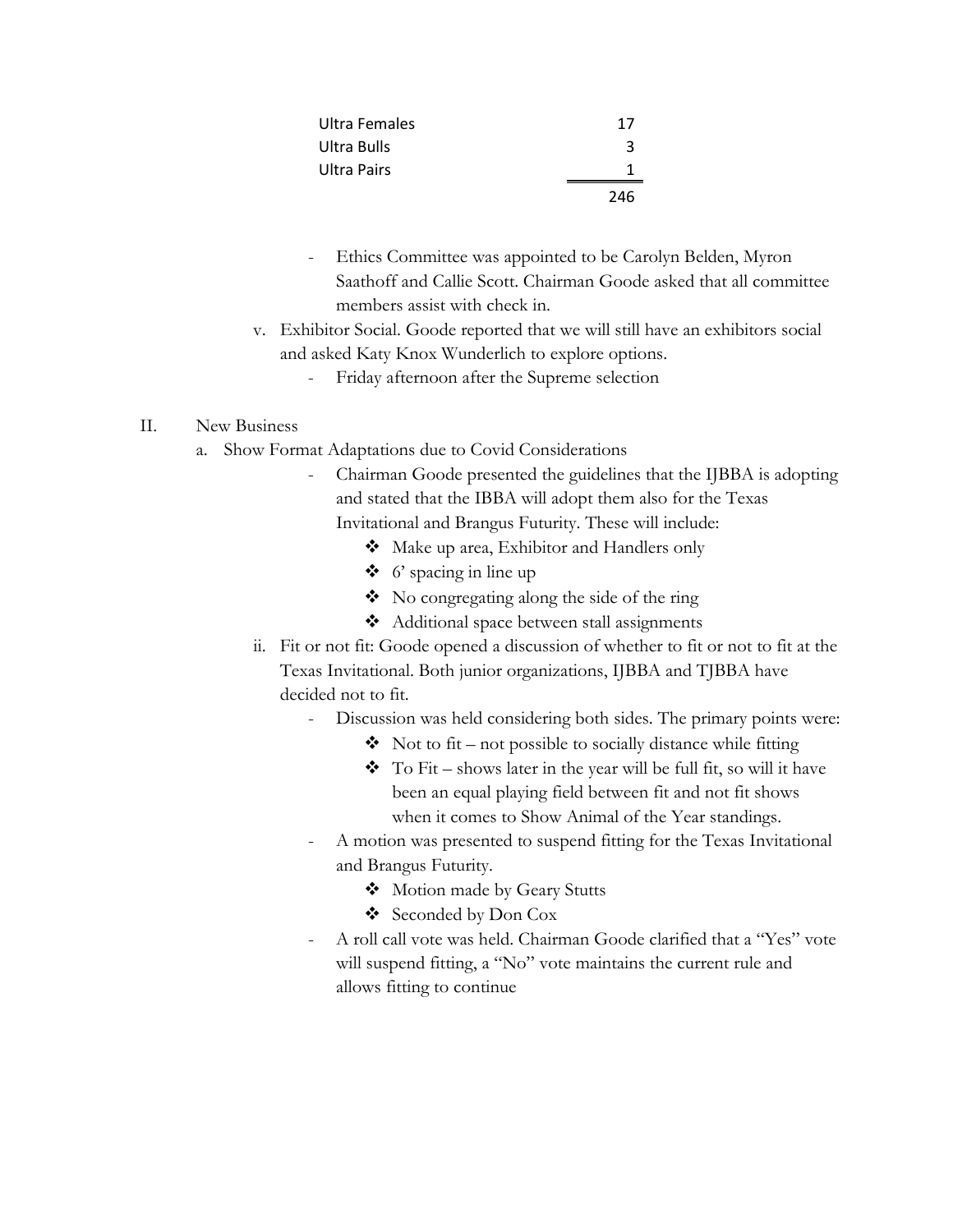| Yes                 | $\rm No$             |
|---------------------|----------------------|
| Gary Buchholz       | Carolyn Belden       |
| Don Cox             | Callie Scott         |
| Mark Perry          | Gina Gill            |
| <b>Geary Stutts</b> | Allen Goode          |
|                     | Mark Koehl           |
|                     | Kody Lucherk         |
|                     | Traci Middleton      |
|                     | Myron Saathoff       |
|                     | Sharee Sankey        |
|                     | Katy Knox Wunderlich |

- The motion failed by a vote of 4 "Yes" and 10 "No". The current rule will stand.
- iii. Exhibitor Indemnity Form: Chairman Goode reported that the IBBA will have an indemnity form to be signed by all exhibitors, participants and show guests.
- b. Group Classes Goode opened a discussion of if entry fees should be charged for Group Classes at the Texas Invitational and Brangus Futurity. We are attempting to grow entries in these divisions and provide awards but no premiums. Discussion and the general consensus is to not charge entry fees to encourage more participation in these divisions.
- c. Standard of Excellence Show Rule Updates, Appendix A
	- i. Chairman Goode presented a draft of updates to the Standard of Excellence Show Rules. These updates are highlighted in bold font and include provisions previously voted on by the Committee or splitting of paragraphs to provide greater clarity.
	- ii. Chairman Goode pointed out that the Show Rules Violation Policy is out of date due to the following requirements:
		- If a protest is filed the current rules require a review by a committee that includes the Show Committee Chairman, Vice Chairman, a Executive Committee Liaison and appointed member.
		- The Show Committee currently does not have a Vice Chairman and the Executive Committee of the IBBA is no longer in place.
		- After some discussion a motion was presented that a protest for violations of show rules will be reviewed by a committee comprised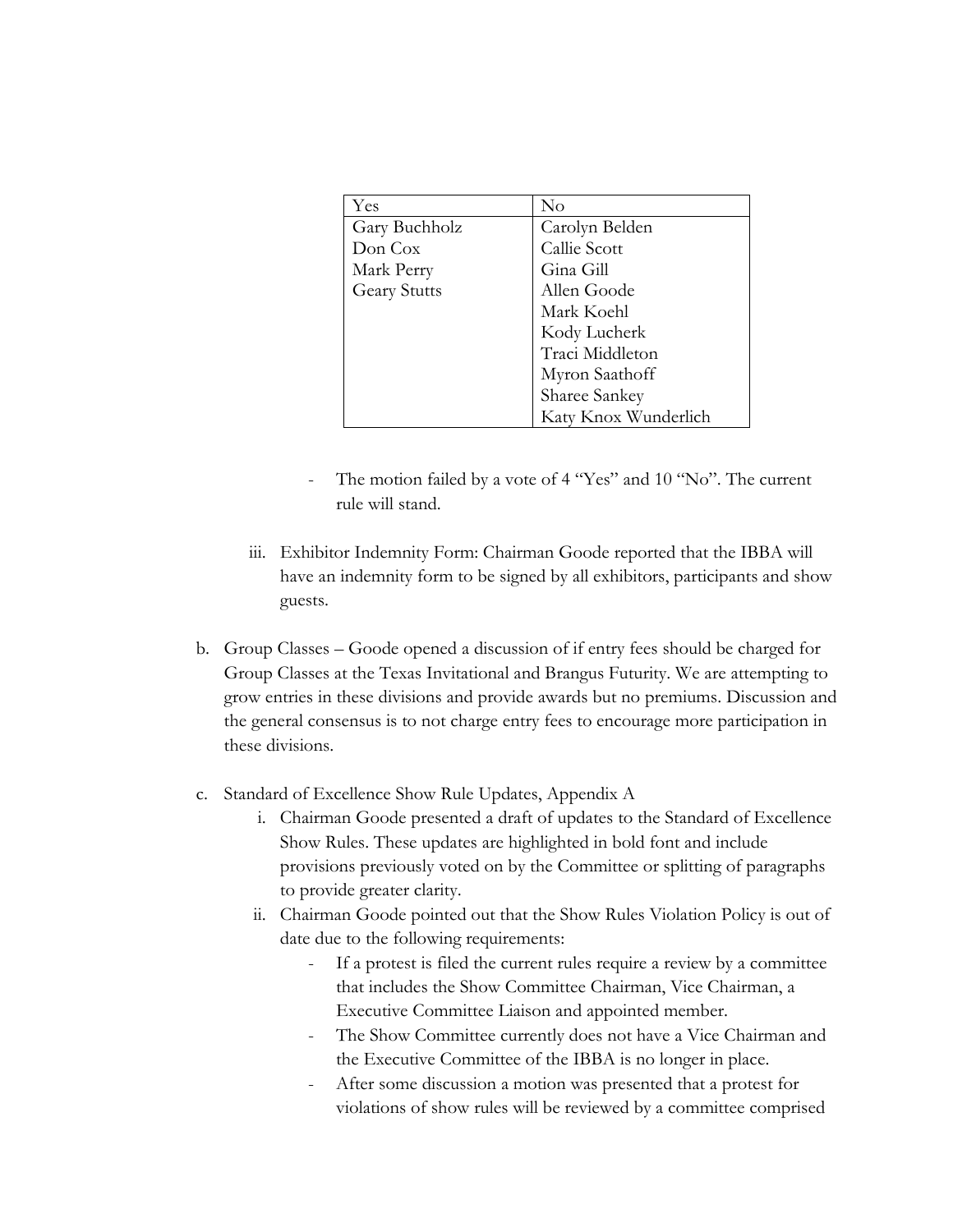of the Show Committee Chairman and the 3 person Ethics Committee that had previously been appointed for the show. Also, a ruling by the committee may be appealed to the IBBA Board of Directors, however, the ruling will stand at the show in which the violation occurred. If the IBBA Board of Directors over turns the ruling of the Show Committee Ethics Committee, the exhibitor and or animal in question will be allowed to return to future shows. **Motion presented by Myron Saathoff Seconded by Sharee Sankey Passed by Unanimous consent**

d. 2020-2021 Standard of Excellence Show Designations Update

Chairman Goode reported the following updates on Standard of Excellence Shows

- i. Oklahoma State Fair confirmation from the show administration that plans are continuing
- ii. Louisiana State Fair confirmation from the show administration that the show is scheduled
- iii. Arizona National Livestock Show Declined to follow our Standard of Excellence guidelines
	- No parent verification
	- Judge not selected from our approved judges list
	- It was general consensus of the Committee that they should be removed as a Standard of Excellence Regional Point Show
- iv. Florida State Fair
	- Several conversations about the National Show guidelines
	- They agreed to them
	- We sent the next judge on the list as a preferred selection along with the next two alternates.
	- They selected Ashley Judge
- e. Additional New Business
	- i. Goode announced that the next meeting at the Brangus Futurity. He offered the committee a choice of day and times. The committee opted for Friday morning at 10:30 a.m. The room location will follow with the meeting reminder. Call in information will be available also for those not able to attend.
	- ii. Goode announced that the Brangus Futurity  $50<sup>th</sup>$  Anniversary will be in 2021. We will appoint an Anniversary Sub-Committee to plan and organize special events for this.